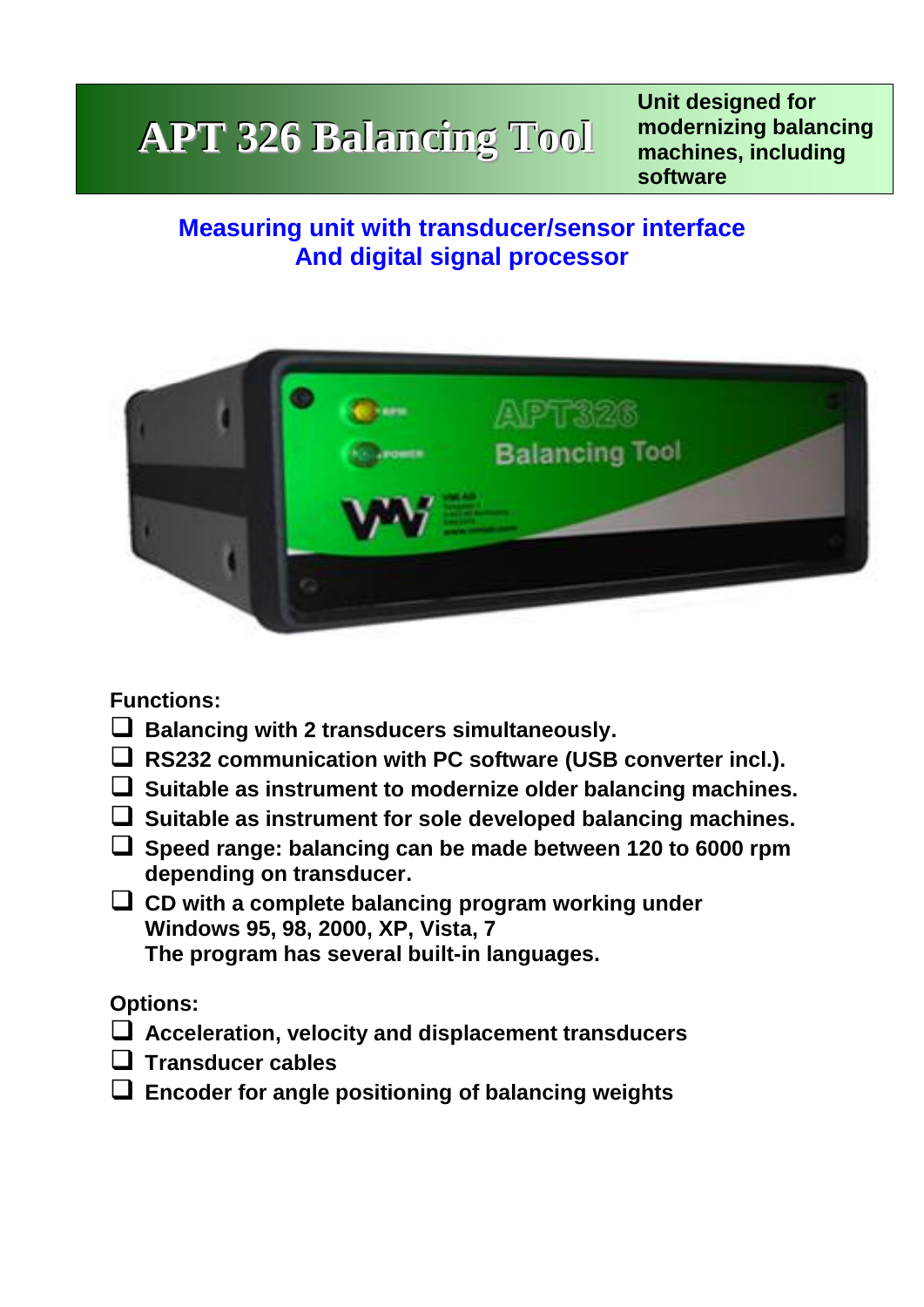

#### **Flexible inputs**

The program can be controlled either by a mouse, the function buttons F1- F10 or with the use of the touch screen.

Most of the measurements and calculations are made in the measuring unit so the demand on the PC-computer is limited. The software can run on almost any PC.

#### **Starts and saves automatically**

The program both starts and finishes the measurements with trial- and balancing weights automatically. A measurement starts automatically when the selected balancing RPM has been obtained and finishes automatically when the measurements are stabile. A built in relay can automatically stop the machine when the measurements are saved.

#### **Balancing and tool library.**

The program can store the balancing under different file names in a balancing library. The sensitivity to an unbalance is also stored as the **Response Matrix** that can be used next time the same or a similar rotor has to be balanced. The software then calculates the balancing weights directly without the need for trial weights and trial runs.

Specially made shafts must sometimes be used when only a part of a rotor is balanced, for example only a fan wheel. The unbalance in these shafts can be stored in the Tool library. When the fan wheel is balanced the unbalance in the "tool" shaft is then automatically reduced from the measured vibrations.

#### **Instant change of measuring unit.**

The unit for vibration can instantly be change between mm/s or um and the unit for unbalance can be change between grams or grmm as well as the change between static+ coupled and normal left+ right unbalance.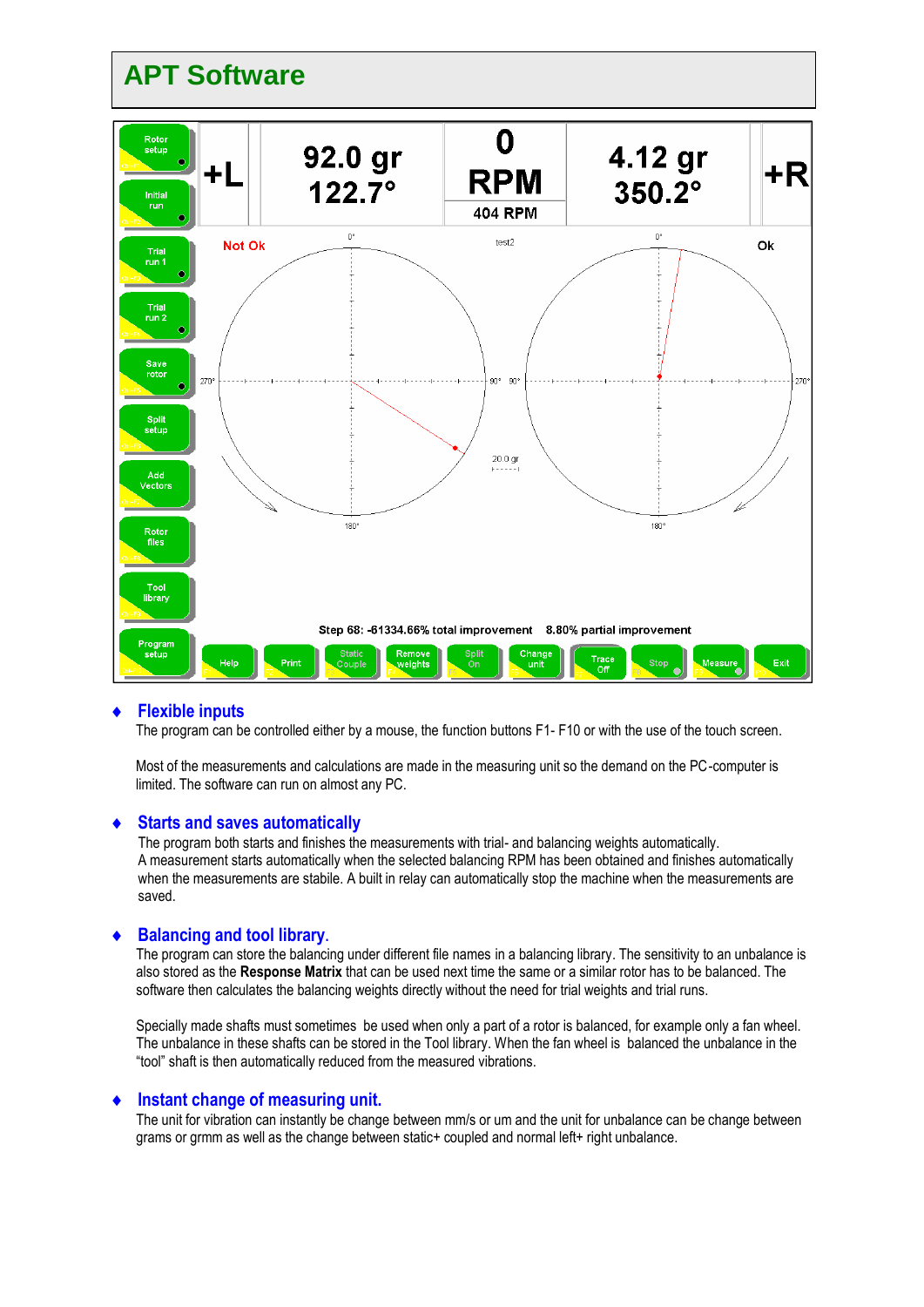## **APT Software**

#### **Balancing according to ISO-Standards**

The program has 6 built-in rotor configurations and compares the balancing result with the ISO Standard 1940.

#### **Weight distribution to fixed positions**

The program can distribute the balancing weight to fixed positions e.g. to bolts in a coupling or to blades in a fan.

#### **Weight summations**

If a rotor has several old balancing weights the program can calculate one weight as a replacement for all the other weights.



#### **Machine library**

Each balancing can be stored in the Machine Library with its own unique file name.

#### **Tool library with tool compensation**

A tool must be used when only parts of a rotor should be balanced. The unbalances in the tool can be stored in a separate tool library and the program will automatically compensate for the tool unbalance.





#### **BALANCING CERTIFICATE**

Rotor name: test2

| Rotor data                          |                                |  |
|-------------------------------------|--------------------------------|--|
| Rotor ID:                           | Rotor description: test2       |  |
| Rotor type: Wide symetric/asymetric | Balacing speed: 404 RPM        |  |
| <b>I</b> rotor                      |                                |  |
| Rotor mass: 100.0 Kg                | Service speed: 3000 RPM        |  |
| Correction radius LEFT: 100 mm      | Correction radius RIGHT: 50 mm |  |

Balance quality grade G 2.5

| Permisible unbalance (according to ISO1940/1): |                            |                            |                 |  |
|------------------------------------------------|----------------------------|----------------------------|-----------------|--|
| <b>P</b> ar ameter                             |                            | <b>LEFT</b>                | <b>RIGHT</b>    |  |
| Displacement                                   |                            | 3.979 um                   | 3.979 um        |  |
| Residual unbalance                             |                            | 398 gmm                    | 398 gmm         |  |
| Residual mass                                  |                            | 3.98 ar                    | 7.96 gr         |  |
| Initial unbalance:                             |                            |                            |                 |  |
| P ar ameter                                    |                            | <b>LEFT</b>                | <b>RIGHT</b>    |  |
| Displacement                                   |                            | $0.161 \,\mathrm{\upmu m}$ | $0.079 \,\mu m$ |  |
| Initial unbalance                              |                            | $16.1$ gmm                 | 7.9 gmm         |  |
| Initial mass                                   |                            | $0.161$ ar                 | $0.158$ gr      |  |
| Remaining unbalance:<br><b>P</b> ar ameter     |                            | <b>LEFT</b>                | <b>RIGHT</b>    |  |
| Displacement                                   |                            | 91.988 um                  | 2.059 µm        |  |
| Residual unbalance                             |                            | 92 Kgmm                    | 206_gmm         |  |
| Residual mass                                  |                            | 92.0 gr                    | $4.12$ gr       |  |
| Tolerance                                      |                            | Not Ok                     | Ωk              |  |
| Remarks:                                       |                            |                            |                 |  |
| Vibration LEFT                                 |                            |                            | Vibration RIGHT |  |
| Initial:                                       | 0.466 um@213.9" Initial:   |                            | 0.656 um@176.5° |  |
| Remaining:                                     | 449.6 um@187.0" Remaining: |                            | 171.1 um@7.5"   |  |
| Comments:                                      |                            |                            |                 |  |
|                                                |                            |                            |                 |  |
|                                                |                            |                            |                 |  |
|                                                |                            |                            |                 |  |
| Operator                                       |                            |                            | Check by        |  |

#### **Automatic balancing reports**

The program generates an automatic balancing report with permissible and remaining unbalances and initial unbalances and other rotor data.

#### **Automatic Rotor Data report**

This report shows rotor dimensions and other rotor data.

 **And several more functions as shown by the function keys on the main screen.**